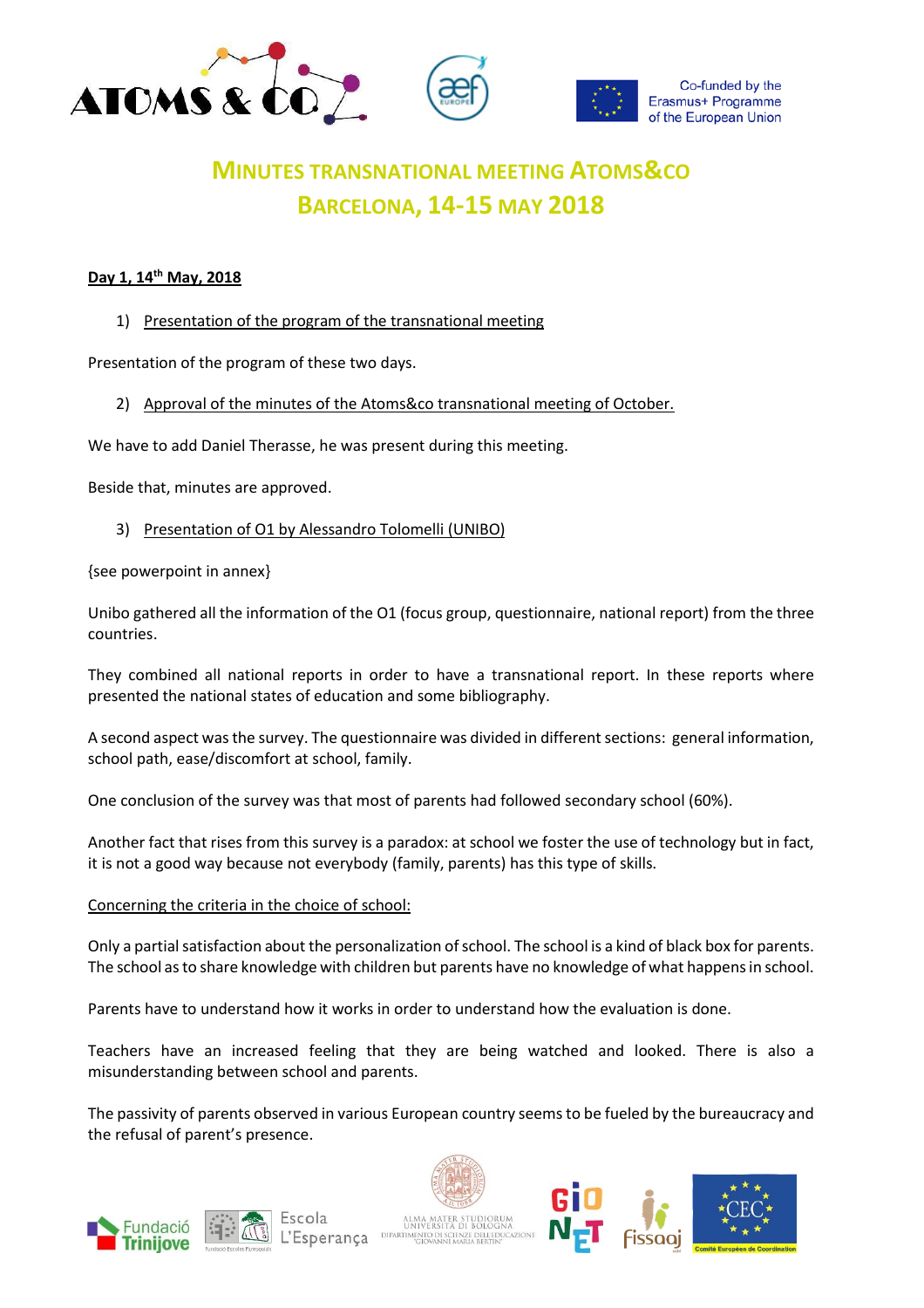Concerning the relationship school-families: one of the difference in the use of technology: in Italy and Spain they have electronic register but not all parents use it. In Belgium, that kind of register doesn't exist.

What is needed is also an education for the use of the technology: in that matter, there is a big difference between countries.

Concerning the parents' involvement in school: in Italy there are more significant participation in the existing bodies. It's very different in Belgium and Spain. In Spain it is more difficult because of the language.

Question: does this difference could be explained because of the difference in "power" (or in opposite the absence of power) of these bodies?

 $\Rightarrow$  In Italy, the council of parents complains about the 'non power' of this body but still they participate.

About the council of participation, responses are more similar. The school organized the activities but in Italy meeting are organized with expert. In Belgium there are much more meeting for fundraising. In Spain, more activities are organized about socialization.

In this slide n°6: the % are the number of parents who knows these organs exist. The parents have a good opinion of what happens in school.

The question that parents want to talk about are almost the same: family want a more welcoming school.

 $\Rightarrow$  One of the conclusion is the feeling of paradox about what parents really want: a friendly school and, in the meantime, a stricter, rigorous school.

# **The cooperation between school and families meets different kind of problem: the macro/social sphere; the Intermediary/institutional sphere; the micro/relational sphere.**

4) Presentation of O2 by Massimo Peron (Gionet)

{see ppt in annex)

The aim that they had was to build a flexible device that could be tested and adapted to different environments. They combined the information they had from O1 in order to build this device.

An important feature: **co-design**. That means that the family is called to collaborate to the design and to what we are constructing. The family must be part of the construction of the device. The device must be something open, something implementable and flexible.

# **Tasks of today:**

- 1) Think together about how we can involve the family.
- 2) What are the problems of families in each of the specific entities?
- 3) How could be our best practices divided into the 7 macro areas? We have to decide together what are the priorities.







2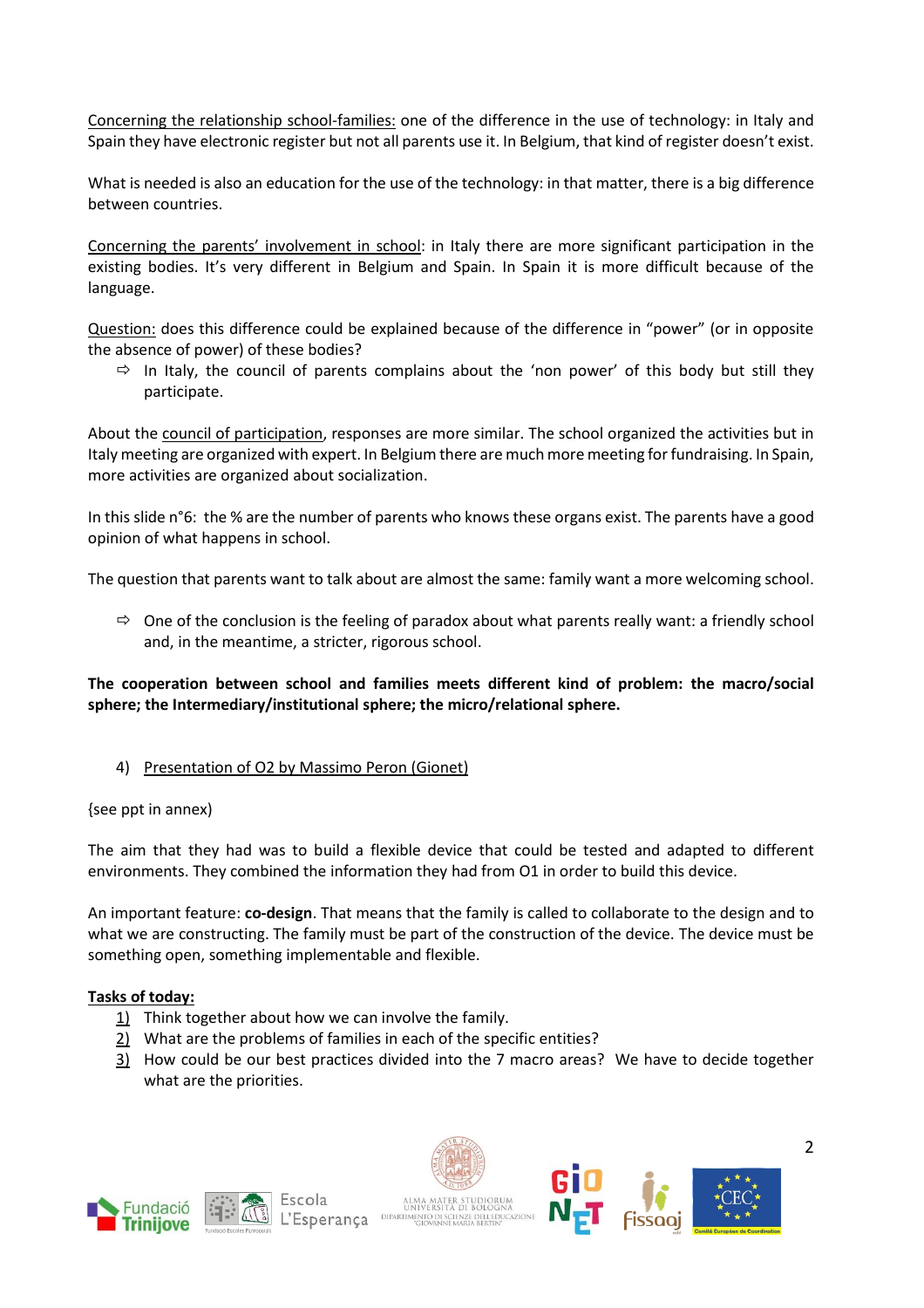Each macro areas will have a device, 7 chapter composed with one path (one format) and tools that could be used in function of the macro areas.

 $\Rightarrow$  We have the task to integrate the parents in the educational learning. End of the day: debates with all the partners around the process and the tools. **Day 2, 15th May 2018**

- 1) Presentation of the program of the day by Eric Degimbe (CEC)
- 2) Presentation of Maria Grazia D'Alessandro (Gionet)

{see ppt in annex)

The focus in the process must be on the young but in symbiosis with the different actors that surround him.

All stakeholders are involved even if, in some countries, the academic's actors are separated from the social actors.

The aim of this device is to be adaptable to each local situation.

The question is: How to involved all the actors? => World café, picnic, interactive walk, etc. What's important is that if children want to come to the activities, parents will come with them. We have to be creative in the creation of activities. In addition, we have to adapt the activities based on the public, the age, etc.

# 3) Presentation of Giacomo Sarti (Gionet)

{see ppt in annex)

How to work on the 7 macro areas?

For each macro areas, there is a grid/format. Inside we are going to construct the form together and validate them.

Among the proposed solutions: tutors, mediators, etc. Maybe more attention on migrant's families?

**1/ Trust school-families :** real partnership agreement (not a formal one).

**2/ Processual learning:** no more orientation on results and performance but focus on the person (and its complexity).

**3/ School-families communication:** it's important to have a common experience. For instance, with *teatro dell'oppresso.* We have to construct the medium of communication with families, to improve it, to make understandable and accessible institutions. We can interact with institution even if it's a formal institution.

For instance, in Barcelona there is a hospital that is directly in contact with migrants and they had pretty good results because they went directly into contact with migrants. Another example, the Esperança: they organized an experience of 'tasting'. It was really efficient and it gathered a lot of families. Another







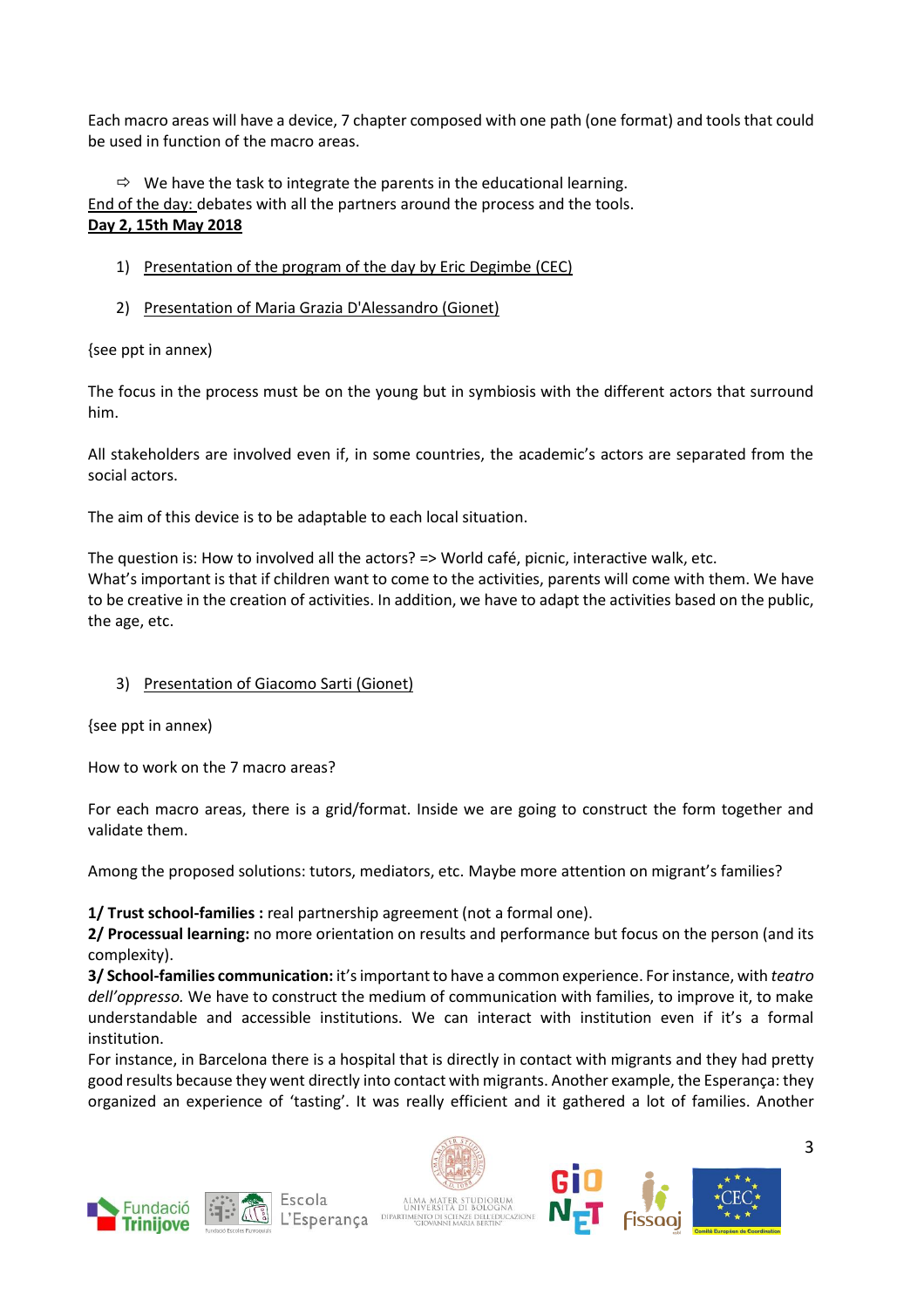successful experience was one in which the migrant that speaks the language is a 'transition' (vector) between everybody. For these person, that enhance their self-confidence.

**4/ Participation of the family in school life:** we have to insist and to remind to the school, and to the families, that school is part of the society. It is something more than a formal institution.

**5/ Processual orientation**: it must be thought as a process, an accompanying, not only a material support. It is a personalized help. Parents and teachers are guide not only in education's choices but also for life's choices. Everybody has an interest in the construction of future citizens.

Educational poverty= economic poverty causes educational poverty (ICE PROJECT).

**6/ instruments and places of exchanges views**: Build a 'mixed' place with educators, families, parents, somebody who monitored the project. Organized activities to 'activate' families for which it is more difficult to reach.

**7/ Space for parents inside the school:** to allow parents to meet in community and to have a place inside schools.

# **Activity during the presentation:**

*All the group splits up in small groups of +- 4 persons to do a brainstorming in order to find out activities that can help to mobilized families.*

Example of activities found in group:

1<sup>st</sup> group: Let's have a tea, involving parents through kids, food meeting, have a fix group that follows different seminaries, RAP, etc.

2<sup>nd</sup> group: action to involve teachers+ Spanish experience: thematic meetings that schools propose to families. Families can choose to what activity/theme they want to participate. Another experience: it's important to have a 'support network' for everything we set up so we have to tell to all stakeholders that we need them. Another idea was to use a 'neutral' (somebody outside the direct environment) in order to invite the actors to participate.

3<sup>rd</sup> group: important to create a network. The feeling of belonging is also important and should be foster. Important to let people express themselves. But how to make the parents come? The group talked about conviviality moments, the confidence bond/relationship between actors, etc. Example of activities: the younger one design the invitation and invite all the actors, etc.

Another thing to pay attention to: it's really important to invite the teachers because sometimes they can be unwilling and reluctant to participate.

#### 4) Presentation by Mélanie Latiers (Orchis)

{see ppt in annex}

For now, it's difficult to say how we are going to evaluate because we don't have yet the fully finished device.

Question raised: how to train? And for the training, how many people? What kind of professionals? who teach and who is trained?

Question: why 7 macro areas ? we could merge some of them (around the first one) and keep 4 or 5.









4